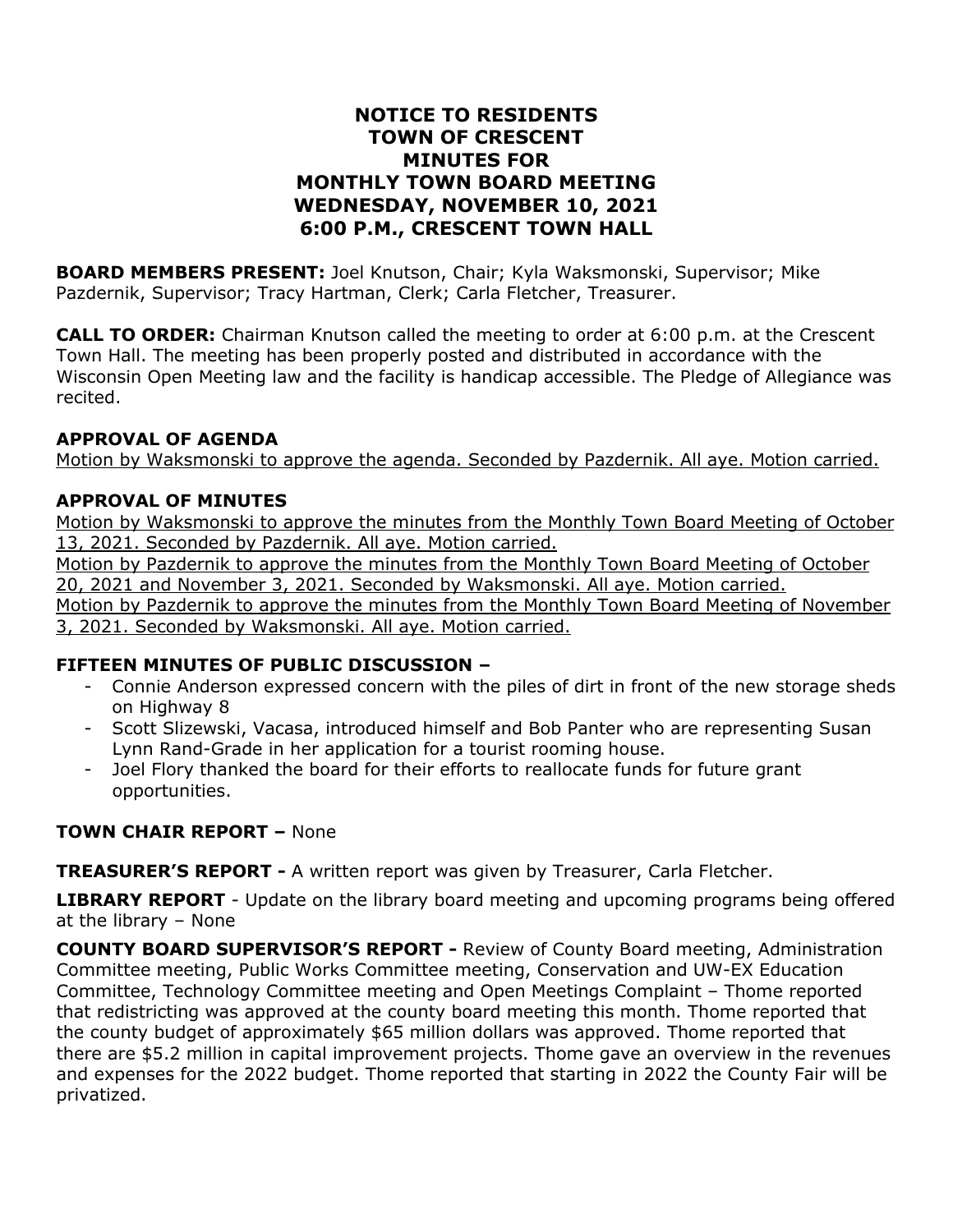**CRESCENT LAKE DISTRICT REPORT –** Thome reported that the Crescent Lake District has approved the 2022 budget and milrate for homeowners.

## **FIRE DEPARTMENT REPORT AND APPROVAL OF PURCHASES**

• Monthly Call update, purchases update, training update, fundraiser update – Robert Hutchison reported that the county doesn't have a fuel tank at this time and they will be using the Crescent gas pumps for the foreseeable future.

**FIRST RESPONDER'S REPORT AND APPROVAL OF PURCHASES –** Dana Wincensten reported that there have been 104 first responder calls in 2021 and they have gotten a few new members.

**TOWN ROAD CREW REPORT -** Road Projects update, update on vehicle repairs and shop repairs – Lundt reported that the generator is up and running. Lundt reported that the final cost was a little under \$11,000 and the generator covers the entire shop and the fuel pumps. Lundt reported that the trucks are almost ready for winter. Lundt reported that on 11/7/2021 someone came and took about 2 yards of salt sand. The road crew has cameras and has pictures of the truck that came in.

**DISCUSSION/POSSIBLE DECISION REGARDING: Purchase New Plow Truck 2022 –** Lundt presented an estimate for the new plow truck with comes to \$197,132.00 which includes a \$9000 trade-in for the old truck. Discussion regarding the delivery of the truck being next fall. Knutson will meet with the company tomorrow for a few details and this will be brought back to the board during the December monthly meeting.

**TOWN PLAN COMMISSION REPORT** – Pazdernik reported that the Town Plan Commission had a meeting at the end of October. Pazdernik reported that he has spoken with the North Central Wisconsin Regional Plan Commission about updating the town plan commission. Pazdernik reported that they had a Tourist Rooming House application and concerns were expressed. The next meeting is scheduled for December 15<sup>th</sup> at 7:00 p.m.

## **UNIFORM DWELLING INSPECTOR'S REPORT** - None

## **SQUASH LAKE DISTRICT REPORT –** None

**DISCUSSION/POSSIBLE DECISION REGARDING: Administrative Review Application by Susan Lynn Rand-Grade, Applicant and Owner - 2947 Wausau Road –** Knutson reported that the Town Plan Commission reviewed the application and are recommending that the application being denied. Knutson reviewed the concerns expressed by the Town Plan Commission. Pazdernik reported that there were inconsistencies in the information included in the application. Bob Panter reported that Vacasa tries to be very aware of concerns that local municipalities have regarding tourist rooming houses. Discussion regarding concerns in general for tourist rooming houses. Panter stated that they have noise monitoring in the homes and it alerts Vacasa if the noise is out of control. Brian Slizewski reported that as part of the conditions of the Tourist Rooming House Application is that a fire inspection has to be allowed. Slizewski reported that he is available to help answer any questions regarding TRH. Motion by Knutson that the Administrative Review Permit is accepted as submitted for the Tourist Rooming House application for 2947 Wausau Road by Susan Lynn Rand-Grade. Seconded by Pazdernik. All aye; motion carried.

# **DISCUSSION/POSSIBLE DECISION REGARDING: Update on Off-Road Vehicle (ORV)**

**Park, possible Hunting restrictions –** Knutson gave an update on the ORV proposed park. Knutson reported that there is currently a proposed  $2 - 2.5$  mile single track that may be open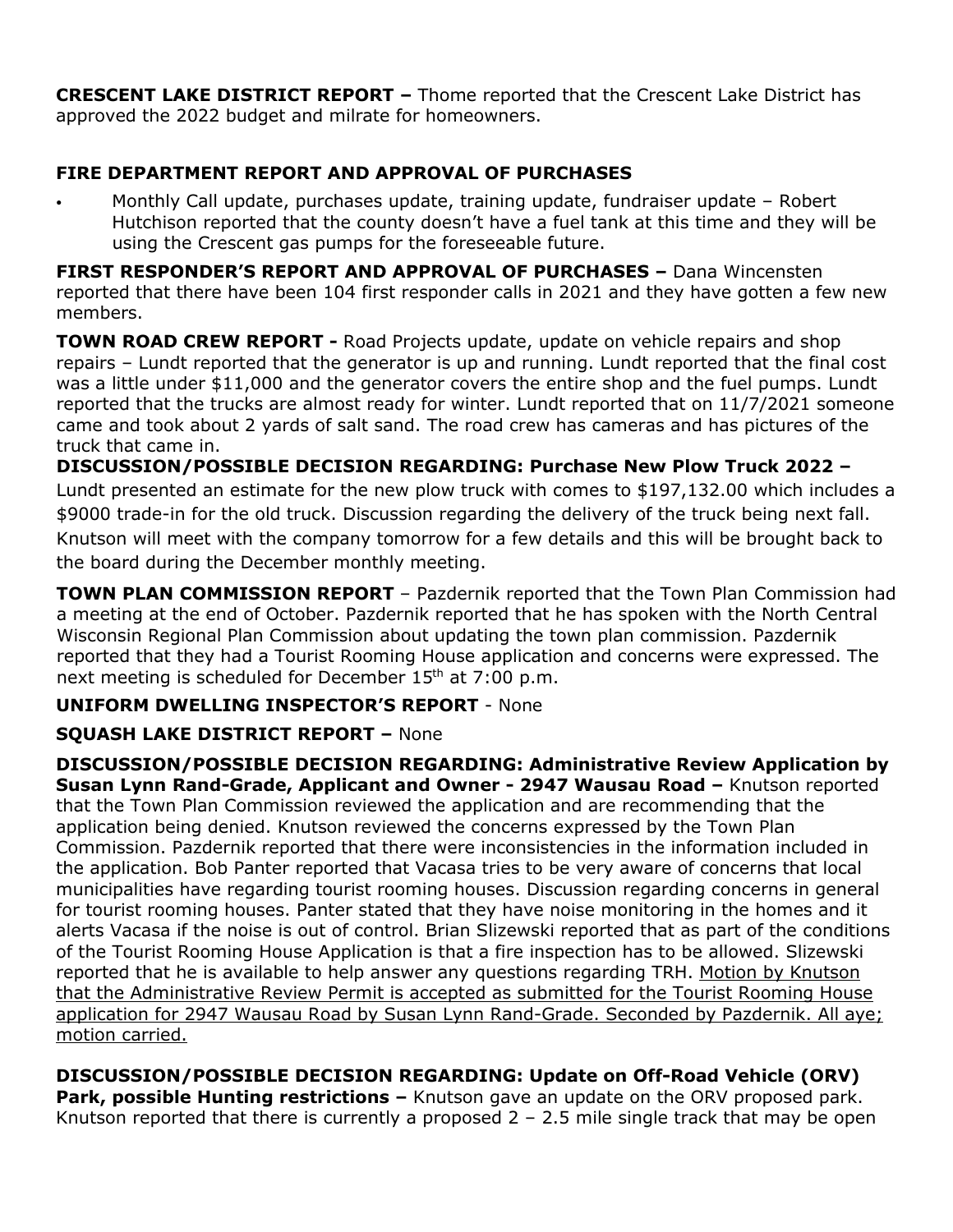as early as next summer. Knutson stated that the trail may be available this winter for anyone wanting to use the trail for snowshoeing, skiing, etc. Knutson reported that he is speaking with the DNR regarding hunting on the property. Pazdernik expressed concern with the sound in the area and setting hours that people will be allowed to use the park. Joe Priebe, gun club, reported that they have a self-imposed time limit before sunrise and after sunset. Priebe expressed concern with the trail running next to the shooting range and asked that signage be placed in that area so that people do not cross onto the gun club property where shooting will be occurring. Discussion regarding maintaining the park as a pet free zone. Greg Fielhauer, Sports Club Road resident, expressed concern with the noise and with the plans for a park and asked that the board reconsider the proposed ORV park. Knutson outlined discussions that have occurred with residents, gun club members and the board regarding concerns with noise and usage. Knutson stated that he will meet with Fielhauer to discuss future concerns. Lundt reported that he has received several inquiries about maintaining the brush drop-off. Knutson reported that the plan is to continue that option for residents.

**DISCUSSION/POSSIBLE DECISION REGARDING: TRID (Town Road Improvement Discretionary) Program application for Oak Lane and section of Green Bass Road** – Knutson reported that through the TRID program the Town of Crescent can receive a grant in the amount of \$26,000 and the town is proposing to use that for Oak Lane and a section of Green Bass Road. Knutson reported that this application is due to the County next week.

**DISCUSSION/POSSIBLE DECISION REGARDING: TRI-S Application – S. River Road** – Knutson reported that the TRI-S is a new program available to towns with a 90% cost share. Knutson reported that he and Ted Lundt feel that S. River Road is the ideal road for this type of a project. Knutson reported that S. River Road is a major artery for year-round residents, a scenic road for visitors, receives a large amount of heavy truck traffic, is a popular recreational route for biking and UTV's and there will be campground going into S. River Road in the future. Knutson reported that a complete redo of S. River Road is a \$1.2 million road redo and not an option for the town without this type of grant. Knutson reported that this application will also be submitted on Monday. Knutson reported that one aspect of the application may be a widening of the road with a paved shoulder which will allow room for bicycles and walking. Motion by Knutson to authorize bicycle and pedestrian features on a potentially widened South River road. Seconded by Pazdernik. All aye; motion carried.

**DISCUSSION/POSSIBLE DECISION REGARDING: Update to Town Fee Schedule** – Knutson reported that there haven't been changes to fees since 2007 in the Town of Crescent. Knutson stated that he would like the board to look at the driveway permits relative to some issues that have arisen lately. Discussion regarding the driveway permits and how those are reviewed. Knutson reported that he has reviewed a few surrounding towns and how they handle driveway permits. Knutson would like to consider increasing the baseline driveway permit and adding a penalty provision of \$500 for not getting a permit or for not following the approved application. Waksmonski asked if remediation will be required with the penalty. Discussion regarding how the penalty will be collected. Discussion regarding attaching it to the tax bill or a small claim through court. Knutson will draft language for the penalty. Waksmonski stated that she would like the fee to be traceable to the actual cost of the road crew reviewing the application and the time that it takes. Knutson briefly review the remaining fees.

### **DISCUSSION/POSSIBLE DECISION REGARDING: Approve Applications for Operator's License** - None

**DISCUSSION/POSSIBLE DECISION REGARDING: Approve Driveway Permits** – Driveway application for Steve Teclaw. Motion by Pazdernik to approve the application as submitted. Seconded by Pazdernik. All aye; motion carried.